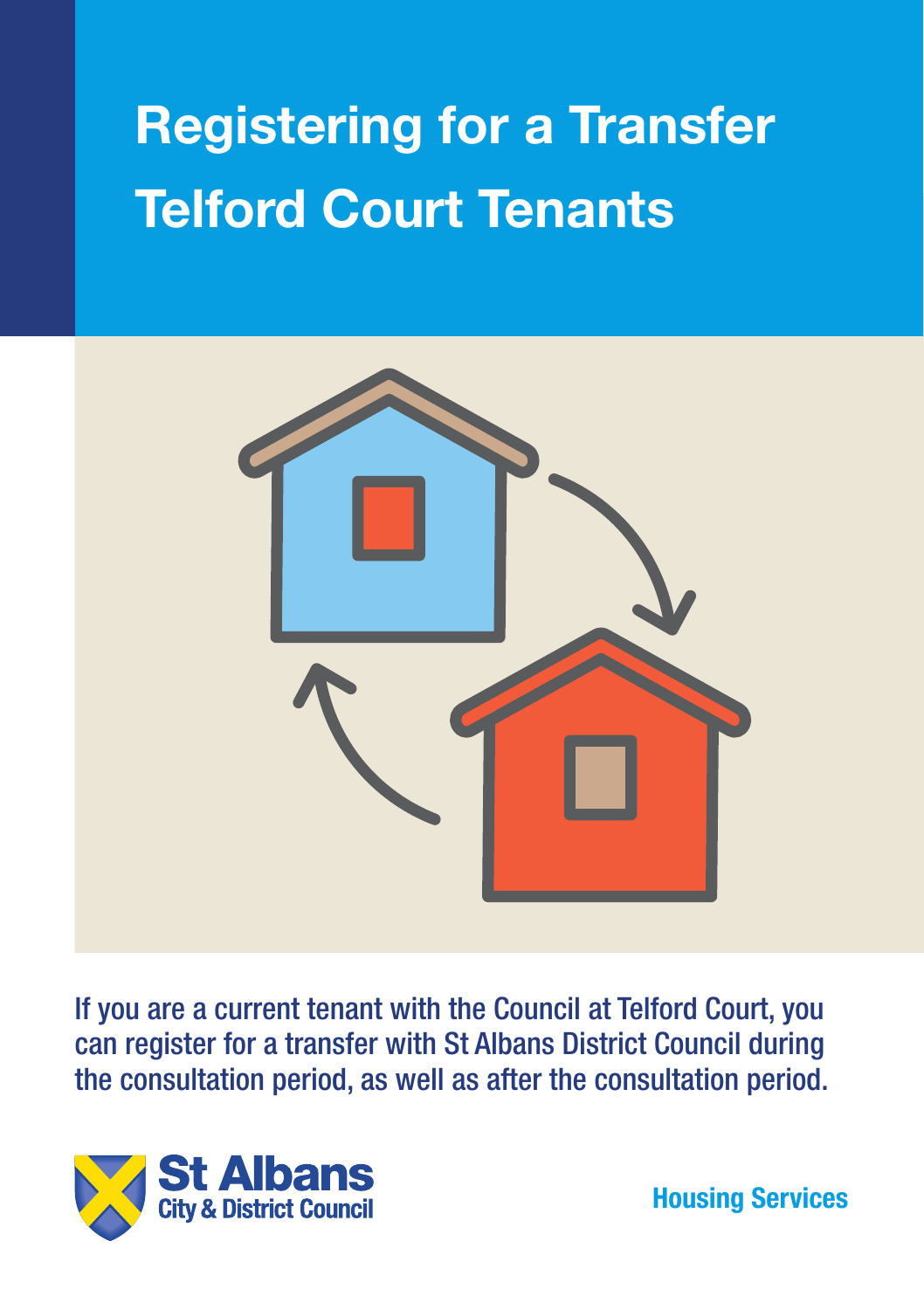## **Applications to transfer**

Applications will need to be made online at www.stalbanshomechoice.co.uk

You will need to add your details and the details of your household.

## **What do I do if I do not use the internet?**

Please contact us and we will be able to complete the application with you. You will have to bring your documents to our offices if you are not able to upload them.

## **What size property will I be accepted for?**

We will automatically accept your application for a property that is the same size as your current home.

You can choose to downsize to a smaller property if you wish.

All eligible applicants will receive a band A priority, this is the highest priority.

If you need to move to a larger home, we will assess your eligibility to transfer in line with the guidance set out in St Albans City and District Councils' (SADC) Allocation Policy. Details are available on St Albans City and District Councils' website. If you are eligible for

a larger property, you will still receive a Band A priority.

## **What documents do I need to provide?**

We are accepting a reduced number of documents to assess your application if you are moving to a property that is the same size or smaller than your current home. In these circumstances, you will only need to provide your passport and details of your family members. If you wish to move to a larger property you will have to provide more documents and prove your eligibility under St Albans District Councils' Allocation Policy. We will contact you to discuss your application in these circumstances.

You will receive a priority A banding to move to your new home. Your priority date will be the date on which your application was completed, and your documents provided.

# **What properties can I bid for?**

You will be able to place bids for St Albans District Council properties as well as housing association properties across the district. Bids can be placed online by yourself or, if you wish, we can activate auto bid on your application, which will place bids on the appropriate property sizes in your chosen areas.

Properties are advertised online each Friday and bidding closes on the following Tuesday at

12.00 noon.



## **Offer of a new tenancy**

Applicants are ranked within a shortlist based upon their priority banding and then priority date. If you are at the top of a shortlist, you will be contacted to discuss the offer and check that you are interested in being offered a tenancy at the new property.

If it is a housing association property, they may undertake a further assessment of your application and request additional documents from you. They will contact you regarding any offer and advise you what information they need.

If you are offered a new tenancy with St Albans City and District Council, it will be a secure tenancy.

If you move to a housing association property you will probably be offered an assured tenancy.

## **Assistance to move**

When you move to your new property you will receive further assistance from St Albans City and District Council to help you. This includes assistance with removals, assistance with carpets and curtains, redirecting post and reconnection of services.

You will also be entitled to a Home Loss Payment of £7,100. If you are downsizing to a smaller property, you will also be entitled to a downsizing grant. Please note that if you have arrears, any debt to St Albans City and District Council will be cleared before a final payment is made.

We understand that moving can be very complicated and we will have a dedicated member of staff to assist you with your application and making arrangements to move.

# **Making an application to St Albans Housing Register**

## Please visit www.stalbanshomechoice.co.uk

Choose the option to register as a customer and complete a housing register application.

| ÷, |
|----|
|    |
|    |

You will need an email address and you will have to set up a password.

If you need assistance in completing the application, please contact us via the Telford Court email address, telfordcourt@stalbans.gov.uk and we will be in contact with you.

Select the areas you wish to live if you want to have auto bid activated for your application.